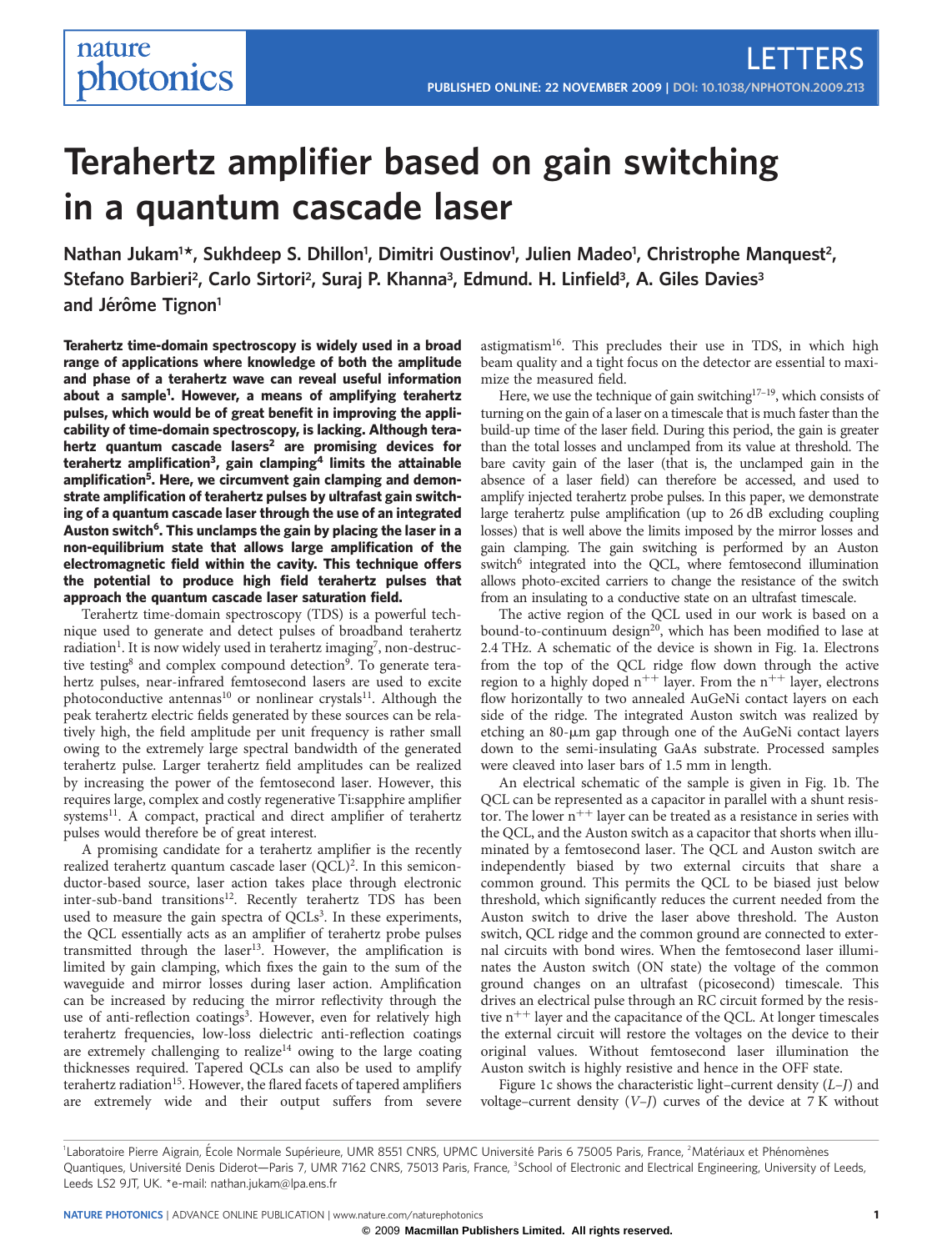

Figure 1 | Terahertz QCL with an integrated Auston switch. a, Schematic of the QCL with an Auston switch integrated into one of the side contacts. b, Electrical diagram of the QCL and Auston switch. The QCL is represented as a capacitor and a resistor in parallel. The Auston switch and QCL share a common ground and can be biased independently. c, Pulsed light-current and voltage-current curves of the 2.4 THz QCL at 7 K. The threshold current density is 172 A cm<sup>-2</sup> and maximum power occurs at 184 A cm<sup>-2</sup>. **d**, Schematic of the experimental apparatus.

illumination of the Auston switch. The laser threshold is 172 A  $\rm cm^{-2}$ , and maximum power occurs at 184 A  $cm^{-2}$ . The negative differential resistance in the V–J curve corresponds to a drop in output power, owing to misalignment of the bandstructure<sup>20</sup>.

Figure 1d shows a schematic of the experimental arrangement. Broadband terahertz probe pulses are generated by discharging a photoconductive antenna with the same femtosecond laser that is used to excite the Auston switch. The terahertz probe pulses are then coupled into the QCL waveguide through the end facets. The transmitted pulses are measured using free-space electro-optic sampling (which is insensitive to the QCL laser emission<sup>4</sup>) in conjunction with a delay line for the femtosecond detection beam. Using a reference pulse, amplification of the terahertz probe pulse and the gain of the terahertz QCL can be determined<sup>13</sup>. Another delay line, for the femtosecond laser beam that activates the Auston switch, permits the time delay between the Auston switch and the terahertz probe pulse to be varied. (Further details can be found in the Methods.)

Owing to facet reflectivity, when the injected terahertz probe pulse reaches the output facet, part of the pulse is transmitted (single pass) and the remaining part is reflected back into the QCL cavity. The reflected pulse undergoes a series of multiple passes through the cavity, and hence has a longer amplification length. Figure 2a–d shows the electric fields of the terahertz probe pulses transmitted through the QCL for 1, 3, 5 and 7 passes with the Auston switch ON (blue lines) and OFF (black lines). The corresponding spectra of the fields are shown in Fig. 2e–h. For each scan the time delay between the Auston switch and the terahertz

probe pulse was adjusted to maximize the output pulse. The QCL is biased just below laser threshold, at a current density of  $168 \text{ A cm}^{-2}$ , in order to minimize the current that needs to be injected by the Auston switch.

For the single pass, with the Auston switch ON, we observe an increase in the number of field oscillations (Fig. 2a) and a larger spectral amplitude (Fig. 2e) compared to the Auston switch OFF. Figure 2b,c shows the electric fields of output pulses that undergo multiple passes in the QCL (3 and 5 passes, respectively). With the Auston switch OFF, the amplitude of the transmitted pulse decreases as the number of passes through the QCL increases, as expected<sup>21</sup>. However, with the Auston switch ON, the field amplitude increases considerably as the terahertz probe pulses undergo more passes through the QCL. This indicates clearly that the gain of the cavity is greater than the total losses, and no longer clamped. In Fig. 2g, the pulse power amplification at 2.46 THz is 26 dB after five passes through the QCL compared to the value with the Auston switch OFF. Figure 2d (red curve) shows the field of a probe pulse after seven passes with the Auston switch OFF, and the current density above threshold  $(178 \text{ A cm}^{-2})$ . This shows that the large amplification with the Auston switch ON in Fig. 2d (blue curve) arises from unclamping the gain by an ultrafast turn-on of the device, and not merely by increasing the current above threshold.

Figure 2c,d shows that the amplification of the probe pulses eventually saturates as the number of passes through the QCL continues to increase. This occurs because the electrical pulse produced by the Auston switch (and hence the unclamped gain) has a finite time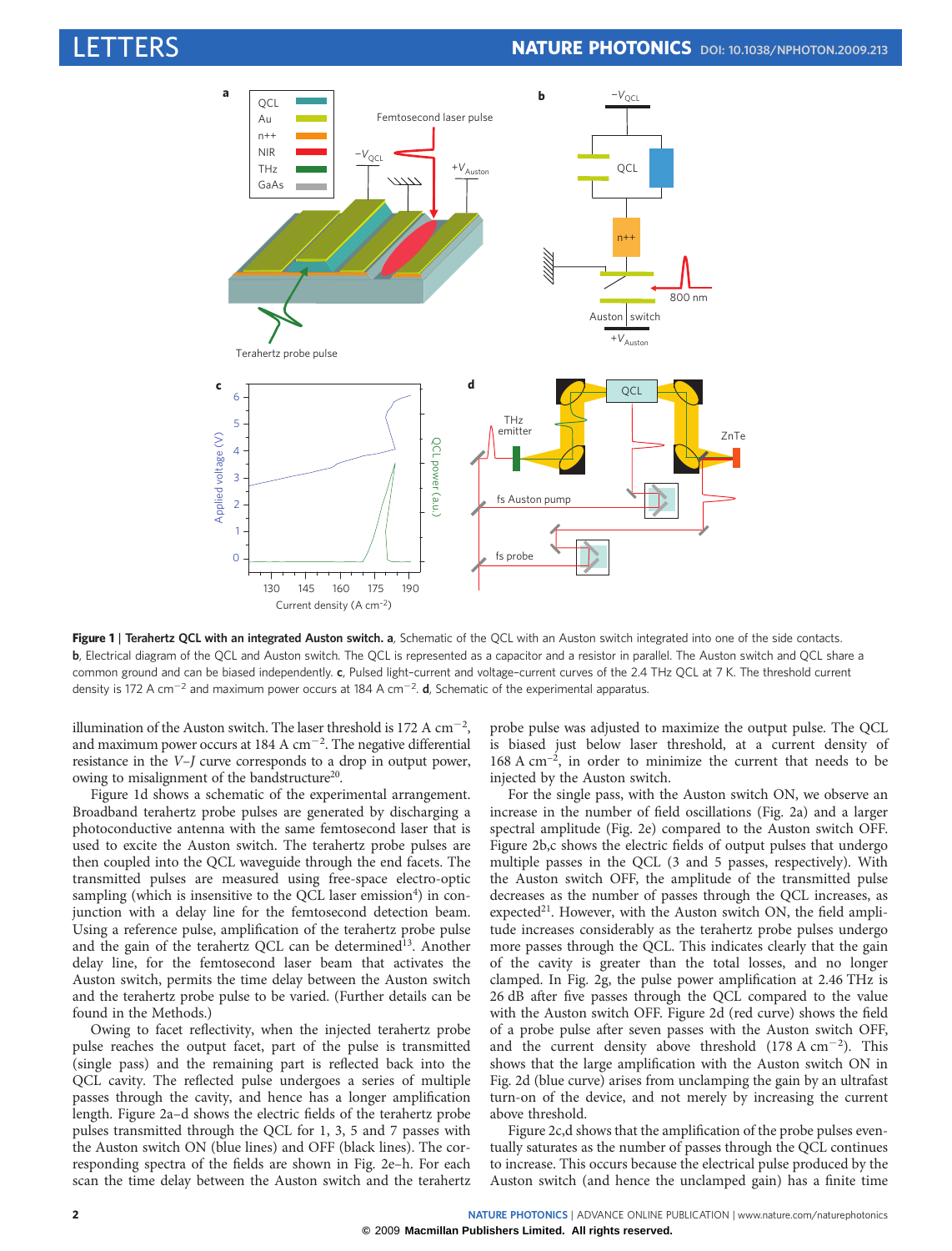

Figure 2 | Fields and spectra of the terahertz probe pulses with the Austin switch ON and OFF. The QCL is biased just below threshold at a current density of 168 A cm<sup>-2</sup>. A voltage of 27.5 V is applied to the Auston switch. a-h, The blue (black) curves show the difference electric field (a-d) and spectra (e-h) with (without) femtosecond laser illumination on the Auston switch. The red curves in **d** and h show the difference electric field and spectra without femtosecond illumination of the Auston switch for a current above threshold at 178 A cm<sup>-2</sup>. The difference electric field of the terahertz probe pulses transmitted through the QCL for a single pass (a),  $3$  (b),  $5$  (c) and  $7$  (d) passes, respectively, with e-h showing the corresponding spectra of the fields.

duration. Pulse amplification ceases once the electrical pulse ends, and the gain eventually returns to its clamped value. The finite duration of the electrical pulse can be inferred from Fig. 3, where the single-pass gain is plotted as a function of the time delay between the terahertz probe pulse and the femtosecond pulse that activates the Auston switch. The gain increases for 60 ps, after which it decreases and the net amplification of the probe pulse eventually declines. Each point in Fig. 3 is a measure of the instantaneous gain convolved with the 18 ps single-pass transit time of the probe pulse. The duration of the excess gain and hence the electrical pulse is in the order of 100 ps.

The gain does not switch on instantaneously, and the rise time of the gain is found to be  $\sim$  46 ps (in the range 10–90%) from Fig. 3a. This is in rough agreement with a calculated rise time of 26 ps,

which is derived from the RC time constant of the calculated  $n^{++}$ resistance (3.2  $\Omega$ ) and the capacitance of the QCL (3.7 pF). The rise time could be significantly reduced by using a metal–metal waveguide<sup>22</sup>, which would replace the resistive  $n^{++}$  layer under the QCL active region with a metal layer. From Fig. 3 it can also be observed that for very long periods  $(>140 \text{ ps})$  the gain decreases below its value at negative times. This is caused by an LC resonance and a corresponding voltage oscillation, in which the external circuit recharges the common ground of the Auston switch and QCL (see Supplementary Information for further details).

The gain as a function of the current density with the Auston switch ON (corresponding to 60 ps in Fig. 3) and with the Auston switch OFF (corresponding to –140 ps) is shown in Fig. 4a. (The current density in Fig. 4 is the 'continuous-wave'

**©** 2009 **Macmillan Publishers Limited. All rights reserved.**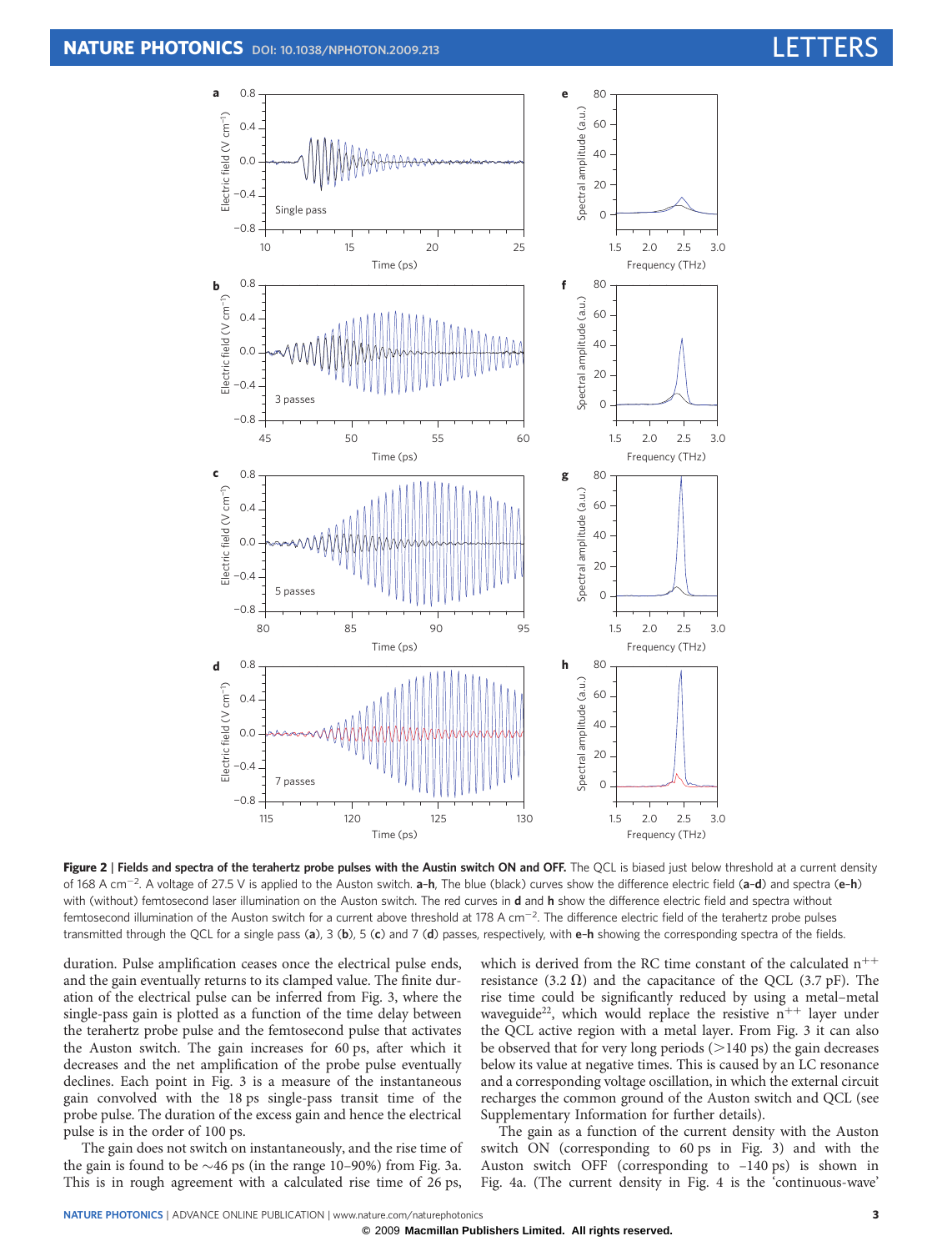

Figure 3 | Duration of the unclamped gain created by the Auston switch. Single-pass gain at 2.40 THz (red), 2.46 THz (green) and 2.53 THz (blue) plotted as a function of the time delay between the terahertz probe pulse and the femtosecond laser pulse that turns on the Auston switch. The QCL is biased at a current density of 168 A  $cm^{-2}$  and the voltage applied to the Auston switch is 27.5 V. (Positive time delays correspond to the Auston switch pulse arriving before the terahertz probe pulse.).

current density and excludes the current generated by the Auston switch.) With the Auston switch OFF, the gain clamps as expected after threshold  $(172 \text{ A cm}^{-2})$  at a value of  $12.5 \text{ cm}^{-1}$ . With the Auston switch ON the gain is  $\sim 10 \text{ cm}^{-1}$  greater than the clamped gain, which gives rise to the large amplification observed in Fig. 2 for the multiple-pass pulses. This shows that the transmitted pulses are amplified at the bare cavity gain (that is, the gain in the absence of the laser field) with the Auston switch ON. The generated ultrafast electrical pulse essentially increases the voltage and current across the QCL before the laser field can build up, increasing the gain without being limited to the clamped value. Indeed, an estimate of the current provided by the Auston switch can be found by comparing the current densities for which the centre gain is identical for the Auston switch being ON and OFF ( $\sim$ 35 A cm<sup>-2</sup>; Fig. 4b). For current densities above threshold, there is a significant internal laser field inside the laser cavity that saturates the bare cavity gain, and reduces the gain to its clamped value at threshold. Thus the excess gain between the bare cavity and clamped gain cannot be used for pulse amplification. This explains the drop in the gain after threshold with the Auston switch ON. (There could also be a contribution from the electric pulse driving the QCL to current densities beyond the maximum power and towards the shut-off current.) Note that this technique also allows the measurement of the maximum bare cavity gain of terahertz QCLs  $(22.4 \text{ cm}^{-1} \text{ for the current device}).$ 

Figure 4b shows the increase in the centre frequency of the gain as a function of current density. With the Auston switch ON (red curve), the centre frequency is shifted to higher frequencies than when the Auston switch is OFF (black curve). This frequency shift is most likely the result of a small Stark shift of the upper laser levels caused by the QCL being driven to higher biases by the Auston switch. The shift in frequency can also be observed in Fig. 3 where, before the Auston switch is switched ON, the gain is highest at 2.40 THz, whereas the maximum of the unclamped gain peaks at 2.46 THz (at 60 ps).

Increases in the value of the amplified fields could be obtained by using QCLs with a greater bare cavity gain (for example, longitudinal optical phonon based QCLs, by improving the coupling efficiency of the terahertz pulse into the QCL (currently only of the order of a few percent), and by increasing the length of the QCL cavity (which would reduce losses from the QCL facets). More



Figure 4 | Gain with the Auston switch OFF and ON—clamped and unclamped gain. a, The single-pass gain as a function of current density for two different time delays. The red line shows the gain with the Auston switch ON (corresponding to 60 ps in Fig. 3). The black line shows the gain with the Auston switch OFF (corresponding to –140 ps in Fig. 3). The blue dashed box corresponds to the clamped gain. **b**, The centre frequency of the gain as a function of current density with the Auston switch ON (red) and the Auston switch turned OFF (black). The grey shading indicates current densities below threshold. To increase the frequency resolution the data was zero padded.

importantly, the amplification is only limited by the finite duration of the electrical pulses generated by the Auston switch. By increasing their duration by device engineering (see Supplementary Information), terahertz probe pulses could potentially be amplified until their fields approach the internal saturation fields of terahertz QCLs (up to  $\sim$ 1 kV cm<sup>-1</sup>). This would effectively injection-lock the QCL to the terahertz probe pulses, and provide a high field source of terahertz radiation. This could then be used to generate high-field narrowband terahertz pulses<sup>23,24</sup>, which would be of considerable interest in the study of single transitions, nonlinear phenomena and coherent effects in the terahertz frequency range<sup>25,26</sup>. Equally, it could be applied to generate high fields over a broad spectral range, using multiple QCL active regions to give a larger gain width $27$ 

In conclusion, picosecond gain switching of a terahertz QCL has been demonstrated using an integrated Auston switch. The ultrafast switching placed the laser in a transient state in which the gain was no longer clamped, and so could exceed the total losses of the cavity. Consequently, the QCL bare cavity gain was used to produce large amplification of terahertz pulses from a TDS system. These results show that gain-switched QCL amplifiers of terahertz pulses could significantly advance the current state of terahertz technology and extend the applications of terahertz TDS and QCLs.

#### **Methods**

The terahertz probe pulses were generated by illuminating an inter-digitated photoconductive antenna with 360 mW of average power from a 76 MHz